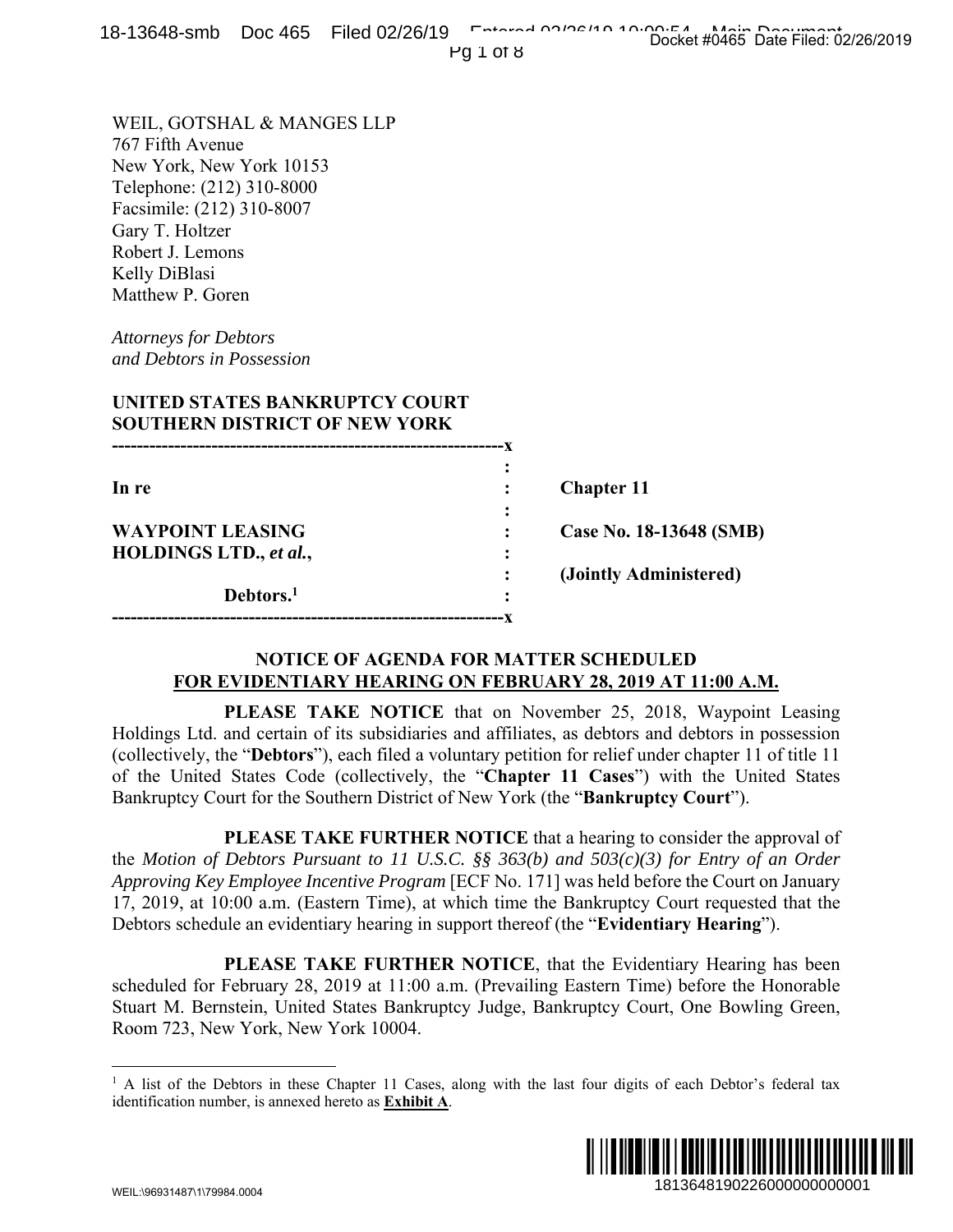### 18-13648-smb Doc 465 Filed 02/26/19 Entered 02/26/19 10:00:54 Main Document Pg 2 of 8

 **PLEASE TAKE FURTHER NOTICE** that an agenda with respect to the Evidentiary Hearing is set forth below. Copies of each pleading identified below can be viewed and/or obtained by: (i) accessing the Bankruptcy Court's website at http://www.nysb.uscourts.gov or (ii) from the Debtors' claims and noticing agent, Kurtzman Carson Consultants LLC, either at http://www.kccllc.net/waypointleasing, by calling (888) 733-1446 (toll free) for U.S. and Canadabased parties or  $+1$  (310) 751-2635 for international parties, or by sending an e-mail to WaypointInfo@kccllc.com. Note that a PACER password is needed to access documents on the Bankruptcy Court's website.

## **I. CONTESTED MATTER:**

1. Motion of Debtors Pursuant to 11 U.S.C. §§ 363(b) and 503(c)(3) for Entry of an Order Approving Key Employee Incentive Program **[ECF No. 171]**

Response Deadline: January 10, 2019 at 12:00 p.m.

Response Filed:

A. Objection of the United States Trustee to the Motion of Debtors **[ECF No. 243]** 

### Related Documents:

- B. Order Granting Extension to the Motion of Debtors **[ECF No. 248]**
- C. Order Granting Further Extension to the Motion of Debtors **[ECF No. 256]**
- D. Order Granting Further Extension to the Motion of Debtors **[ECF No. 264]**
- E. Debtors' Reply to the Objection of the United States Trustee **[ECF No. 276]**
- F. Notice of Evidentiary Hearing **[ECF No. 392]**

Status: This matter is going forward on a contested basis.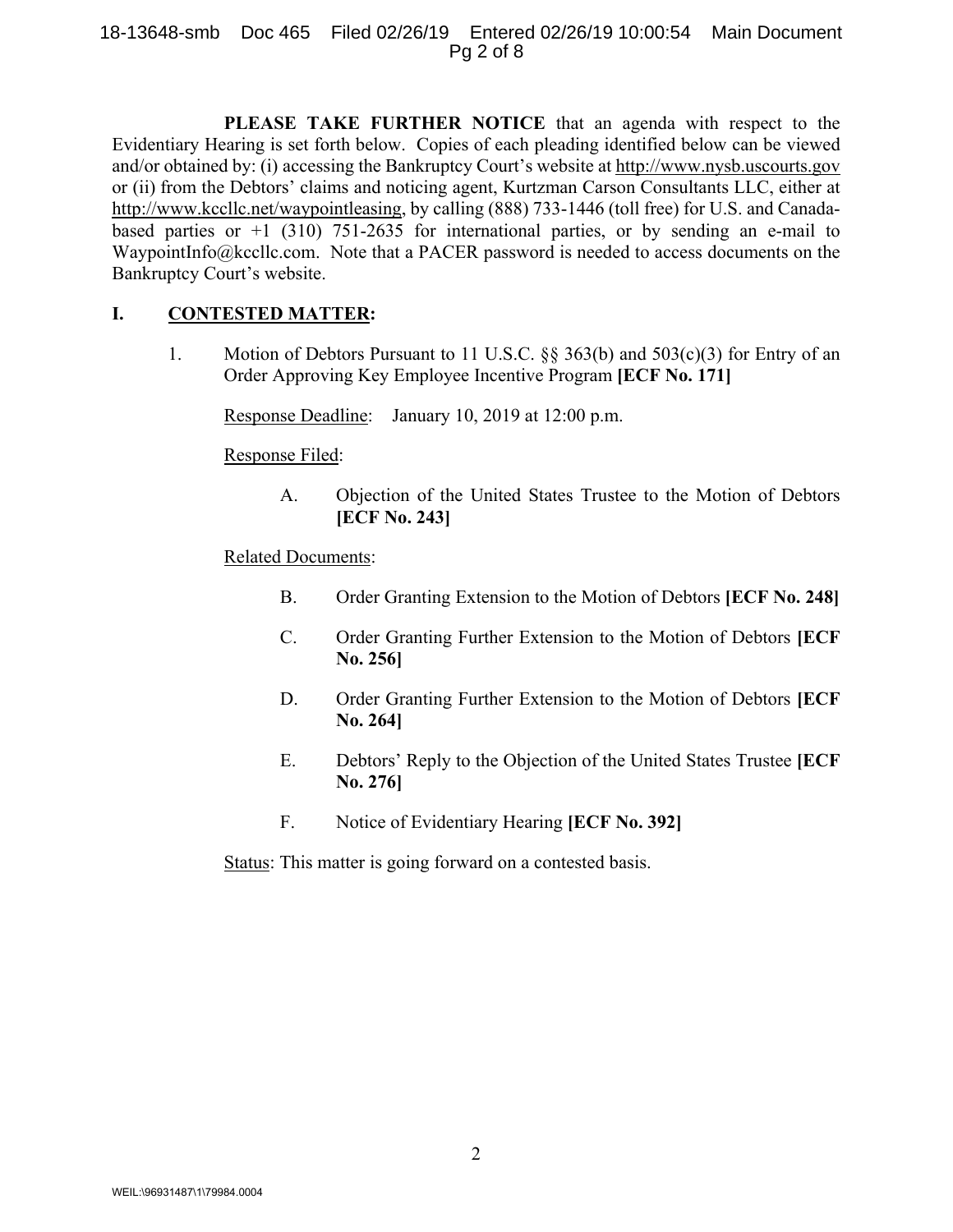### 18-13648-smb Doc 465 Filed 02/26/19 Entered 02/26/19 10:00:54 Main Document Pg 3 of 8

Dated: February 26, 2019 New York, New York

> /s/ Robert J. Lemons WEIL, GOTSHAL & MANGES LLP 767 Fifth Avenue New York, New York 10153 Telephone: (212) 310-8000 Facsimile: (212) 310-8007 Gary T. Holtzer Robert J. Lemons Kelly DiBlasi Matthew P. Goren

*Attorneys for Debtors and Debtors in Possession*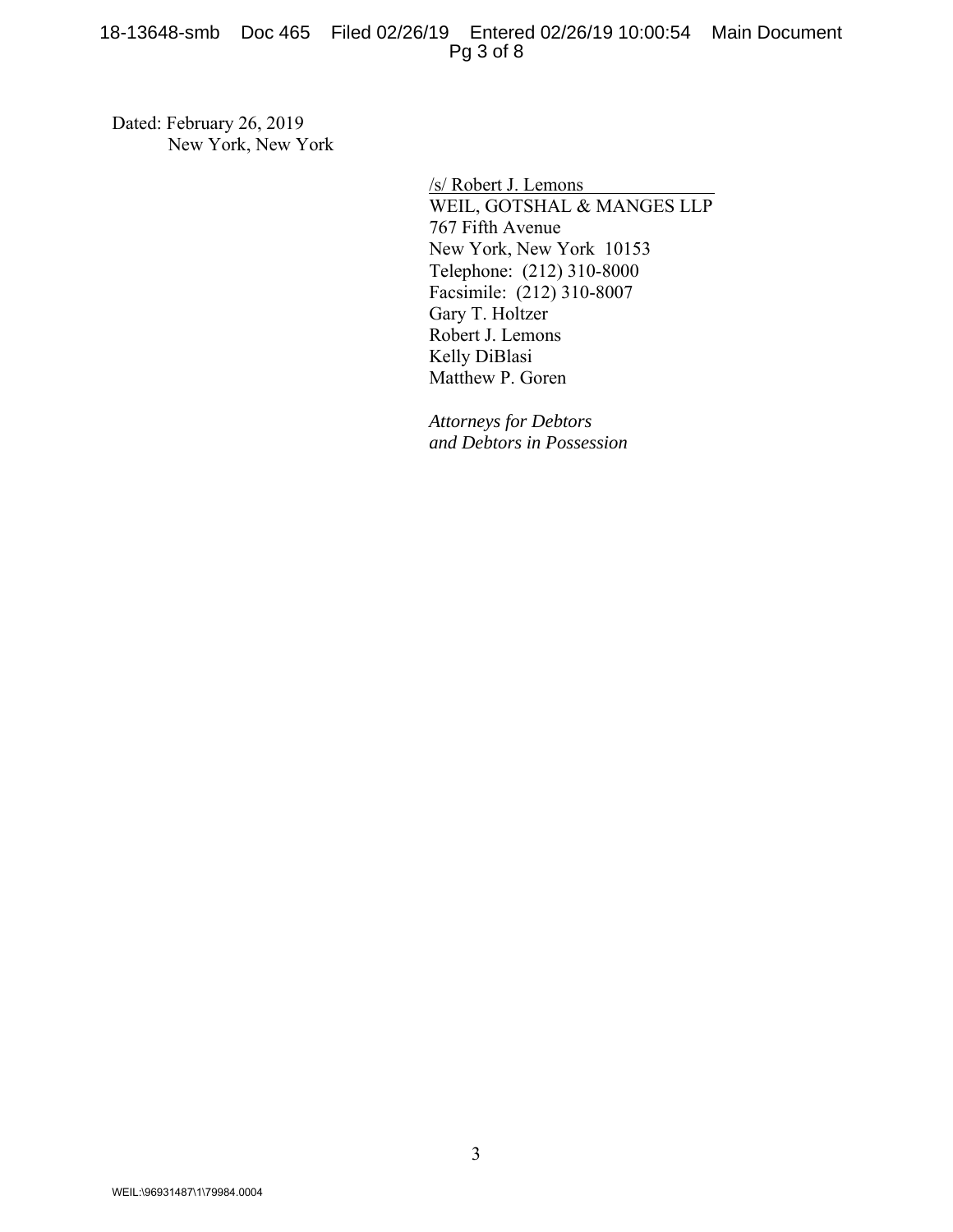18-13648-smb Doc 465 Filed 02/26/19 Entered 02/26/19 10:00:54 Main Document Pg 4 of 8

# **Exhibit A**

**Debtors**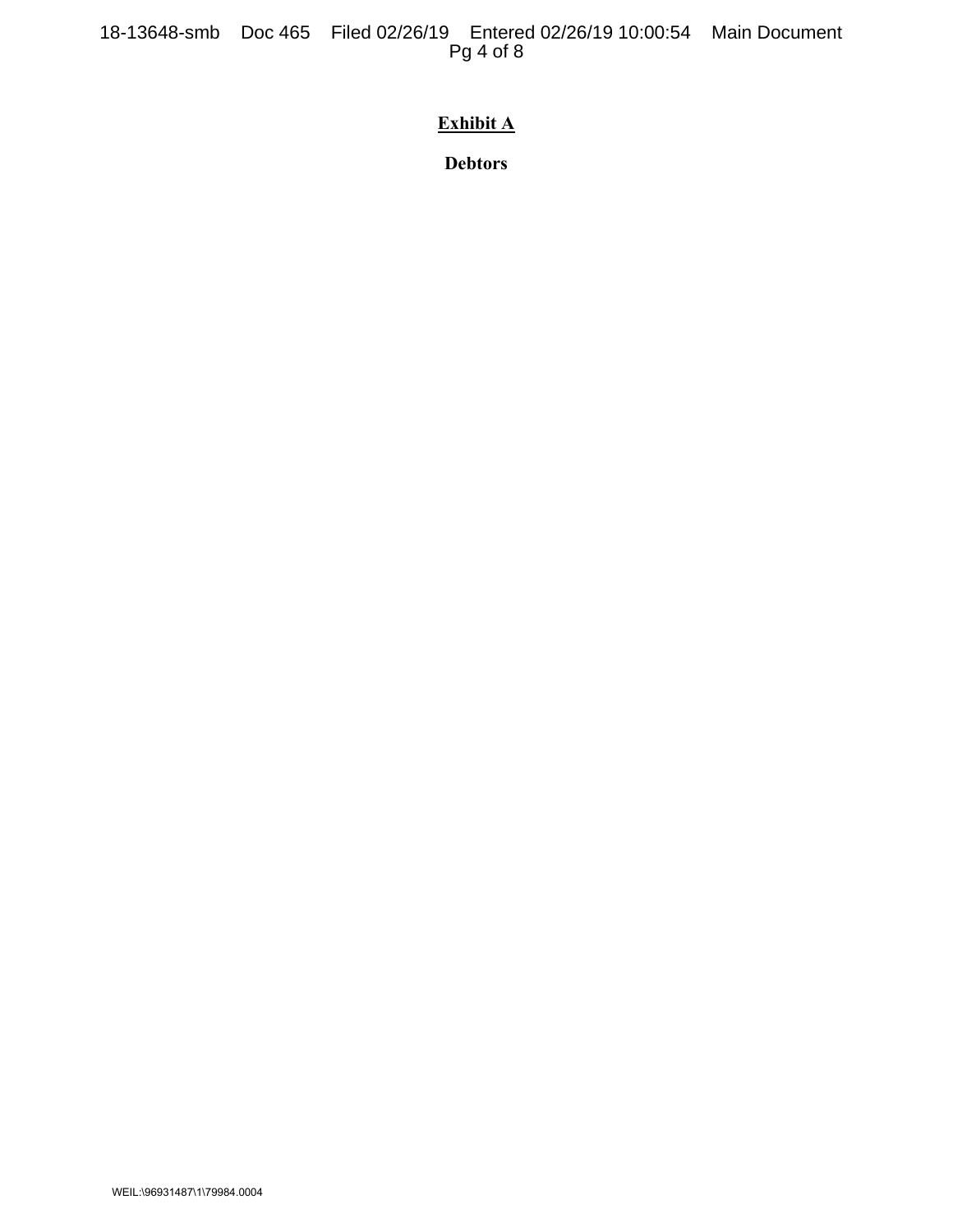## 18-13648-smb Doc 465 Filed 02/26/19 Entered 02/26/19 10:00:54 Main Document Pg 5 of 8

| <b>Debtor</b>                                | Last 4<br>Digits of<br>Tax ID<br><b>Number</b> | <b>Debtor</b>                       | Last 4<br>Digits of<br><b>Tax ID</b><br><b>Number</b> |
|----------------------------------------------|------------------------------------------------|-------------------------------------|-------------------------------------------------------|
| Waypoint Leasing Holdings Ltd.               | 2899                                           | AE Helicopter (5) Limited           | N/A                                                   |
| Waypoint Leasing (Luxembourg)<br>S.à r.l.    | 7041                                           | AE Helicopter (6) Limited           | N/A                                                   |
| Waypoint Leasing (Ireland)<br>Limited        | 6600                                           | $\overline{\text{MSN}}$ 31141 Trust | N/A                                                   |
| Waypoint Asset Co 10 Limited                 | 2503                                           | <b>MSN 31492 Trust</b>              | N/A                                                   |
| MSN 2826 Trust                               | N/A                                            | <b>MSN 36458 Trust</b>              | N/A                                                   |
| MSN 2879 Trust                               | N/A                                            | <b>MSN 760543 Trust</b>             | N/A                                                   |
| Waypoint Asset Co 11 Limited                 | 3073                                           | <b>MSN 760551 Trust</b>             | N/A                                                   |
| MSN 2905 Trust                               | N/A                                            | <b>MSN 760581 Trust</b>             | N/A                                                   |
| Waypoint Asset Co 12 Limited                 | 0541                                           | <b>MSN 760628 Trust</b>             | N/A                                                   |
| <b>MSN 20042 Trust</b>                       | N/A                                            | <b>MSN 760631 Trust</b>             | N/A                                                   |
| <b>MSN 41202 Trust</b>                       | N/A                                            | <b>MSN 760682 Trust</b>             | N/A                                                   |
| <b>MSN 920280 Trust</b>                      | N/A                                            | <b>MSN 920022 Trust</b>             | N/A                                                   |
| Waypoint Asset Co 1E Limited                 | 6089                                           | <b>MSN 920062 Trust</b>             | N/A                                                   |
| Waypoint Asset Euro 1F Limited               | 7099                                           | <b>MSN 920125 Trust</b>             | N/A                                                   |
| <b>MSN 20093 Trust</b>                       | $\rm N/A$                                      | <b>MSN 9229 AS</b>                  | 7652                                                  |
| Waypoint Asset Malta 1A Limited              | 2966                                           | Waypoint Asset Co 3A Limited        | 6687                                                  |
| Waypoint Leasing Singapore 1<br>Pte. Limited | 2403                                           | <b>MSN 41371 Trust</b>              | N/A                                                   |
| Waypoint Leasing UK 1A Limited               | 2226                                           | Waypoint Asset Euro 1A Limited      | 9804                                                  |
| Waypoint Asset Co 14 Limited                 | 1585                                           | MSN 4466 Trust                      | N/A                                                   |
| Waypoint Asset Co 15 Limited                 | 1776                                           | MSN 4469 Trust                      | N/A                                                   |
| Waypoint Asset Co 3 Limited                  | 3471                                           | MSN 6655 Trust                      | N/A                                                   |
| MSN 6658 Trust                               | N/A                                            | Waypoint Asset Funding 6 LLC        | 4964                                                  |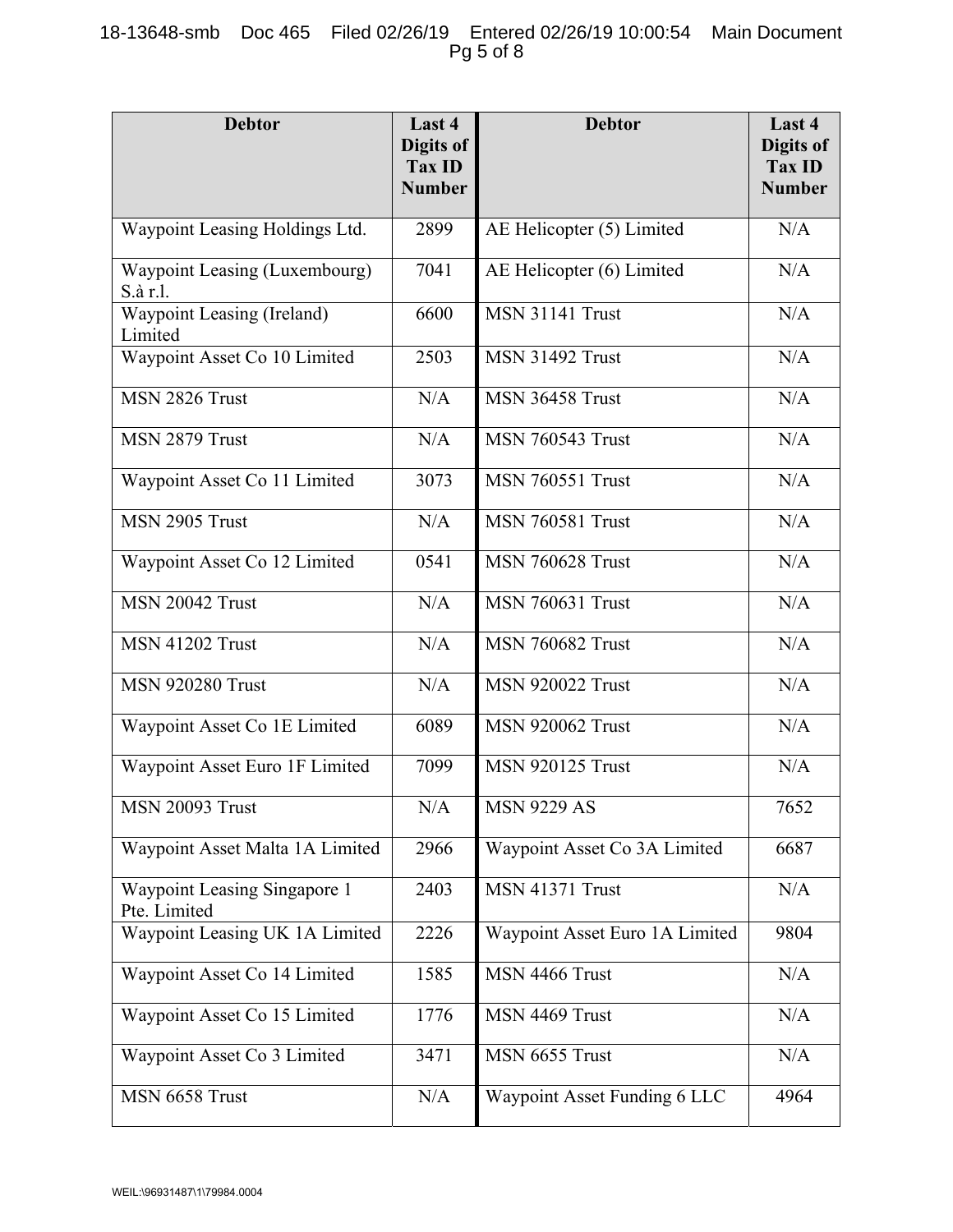## 18-13648-smb Doc 465 Filed 02/26/19 Entered 02/26/19 10:00:54 Main Document Pg 6 of 8

| <b>Debtor</b>                         | Last 4<br><b>Digits of</b> | <b>Debtor</b><br>Tax ID              |                         |
|---------------------------------------|----------------------------|--------------------------------------|-------------------------|
|                                       | <b>Number</b>              |                                      | Tax ID<br><b>Number</b> |
| Waypoint 760626 Business Trust        | N/A                        | Waypoint Asset Co 7 Limited          | 9689                    |
| MSN 7152 Trust                        | N/A                        | Waypoint Asset Euro 7A Limited       | 2406                    |
| MSN 7172 Trust                        | N/A                        | Waypoint Asset Co 8 Limited          | 2532                    |
| Waypoint Asset Funding 3 LLC          | 4960                       | <b>MSN 31041 Trust</b>               | N/A                     |
| Waypoint Asset Malta Ltd              | 5348                       | <b>MSN 31203 Trust</b>               | N/A                     |
| Waypoint Leasing Labuan 3A<br>Limited | 8120                       | <b>MSN 31578 Trust</b>               | N/A                     |
| Waypoint Leasing UK 3A Limited        | 0702                       | <b>MSN 760617 Trust</b>              | N/A                     |
| Waypoint Asset Co 4 Limited           | 0301                       | <b>MSN 760624 Trust</b>              | N/A                     |
| Waypoint Asset Co 5 Limited           | 7128                       | <b>MSN 760626 Trust</b>              | N/A                     |
| MSN 1251 Trust                        | N/A                        | <b>MSN 760765 Trust</b>              | N/A                     |
| <b>MSN 14786 Trust</b>                | N/A                        | <b>MSN 920063 Trust</b>              | N/A                     |
| MSN 2047 Trust                        | N/A                        | <b>MSN 920112 Trust</b>              | N/A                     |
| MSN 2057 Trust                        | N/A                        | Waypoint 206 Trust                   | N/A                     |
| Waypoint Asset Co 5B Limited          | 2242                       | Waypoint 407 Trust                   | N/A                     |
| Waypoint Leasing UK 5A Limited        | 1970                       | Waypoint Asset Euro 1B Limited       | 3512                    |
| Waypoint Asset Co 6 Limited           | 8790                       | Waypoint Asset Euro 1C Limited       | 1060                    |
| <b>MSN 31042 Trust</b>                | N/A                        | <b>MSN 20012 Trust</b>               | N/A                     |
| <b>MSN 31295 Trust</b>                | N/A                        | <b>MSN 20022 Trust</b>               | N/A                     |
| <b>MSN 31308 Trust</b>                | N/A                        | <b>MSN 20025 Trust</b>               | N/A                     |
| <b>MSN 920119 Trust</b>               | N/A                        | <b>MSN 920113 Trust</b>              | N/A                     |
| Waypoint Asset Funding 8 LLC          | 4776                       | Waypoint Asset Co Germany<br>Limited | 5557                    |
| Waypoint Leasing UK 8A Limited        | 2906                       | MSN 31046 Trust                      | N/A                     |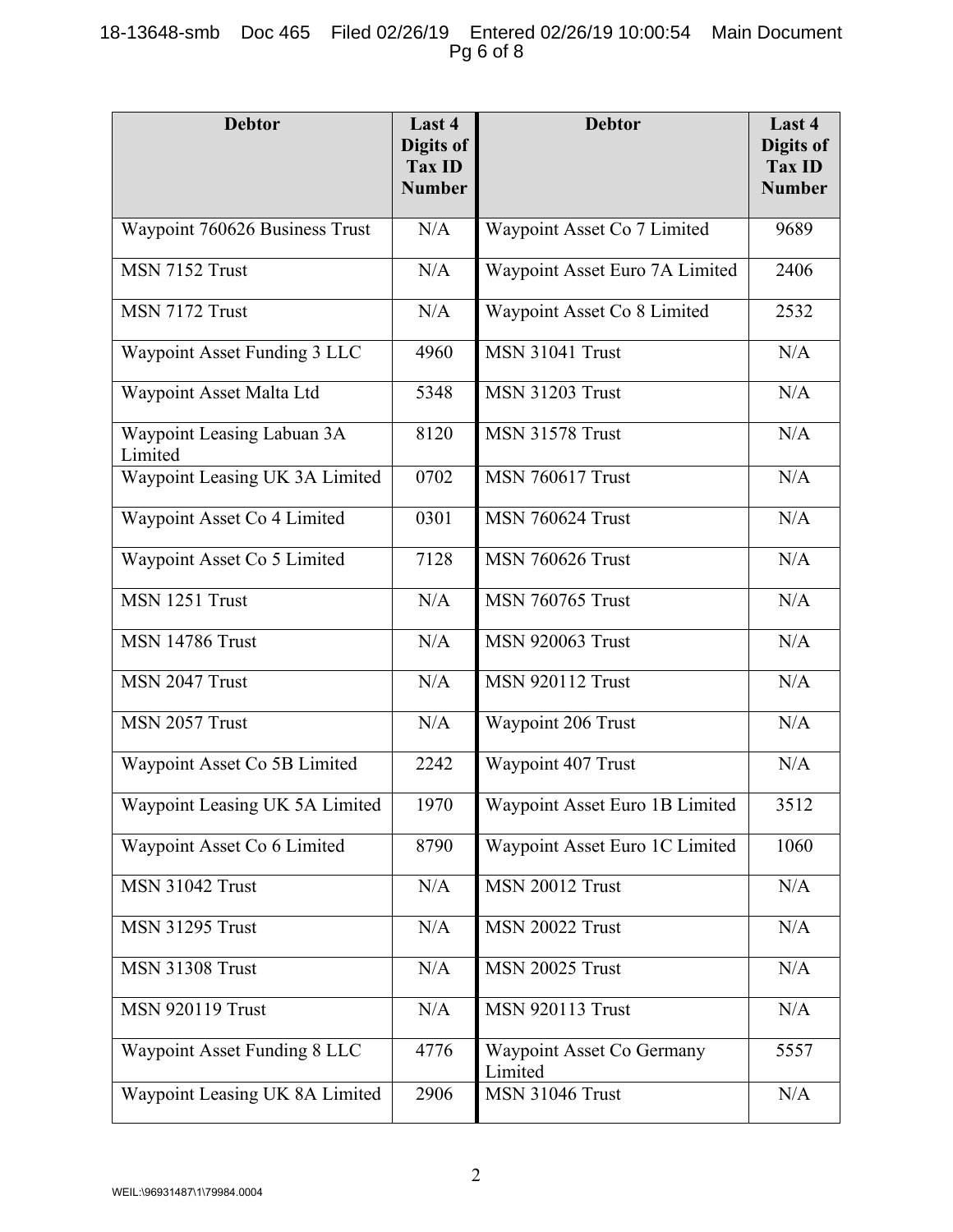## 18-13648-smb Doc 465 Filed 02/26/19 Entered 02/26/19 10:00:54 Main Document Pg 7 of 8

| <b>Debtor</b>                                               | Last 4<br>Digits of<br>Tax ID<br><b>Number</b> | <b>Debtor</b>                         | Last 4<br>Digits of<br><b>Tax ID</b><br><b>Number</b> |
|-------------------------------------------------------------|------------------------------------------------|---------------------------------------|-------------------------------------------------------|
| Waypoint Leasing US 8A LLC                                  | 8080                                           | <b>MSN 41511 Trust</b>                | N/A                                                   |
| Waypoint Asset Co 9 Limited                                 | 6340                                           | <b>MSN 760608 Trust</b>               | N/A                                                   |
| <b>MSN 20052 Trust</b>                                      | N/A                                            | <b>MSN 89007 Trust</b>                | N/A                                                   |
| <b>MSN 31312 Trust</b>                                      | N/A                                            | <b>MSN 920141 Trust</b>               | N/A                                                   |
| <b>MSN 41329 Trust</b>                                      | N/A                                            | <b>MSN 920152 Trust</b>               | N/A                                                   |
| <b>MSN 760538 Trust</b>                                     | N/A                                            | <b>MSN 920153 Trust</b>               | N/A                                                   |
| <b>MSN 760539 Trust</b>                                     | N/A                                            | <b>MSN 920273 Trust</b>               | N/A                                                   |
| <b>MSN 760541 Trust</b>                                     | N/A                                            | <b>MSN 920281 Trust</b>               | N/A                                                   |
| <b>MSN 760542 Trust</b>                                     | N/A                                            | MSN 9205 Trust                        | N/A                                                   |
| Waypoint Asset Co 1B Limited                                | 5795                                           | MSN 9229 Trust                        | N/A                                                   |
| <b>MSN 41272 Trust</b>                                      | N/A                                            | Waypoint Asset Co 1A Limited          | 1208                                                  |
| Waypoint Asset Co 5A Limited                                | 4148                                           | Waypoint Leasing Labuan 1A<br>Limited | 2299                                                  |
| <b>MSN 69052 Trust</b>                                      | N/A                                            | Waypoint Asset Co 1C Limited          | 0827                                                  |
| Waypoint Asset Euro 9A Limited                              | 2276                                           | Waypoint Asset Co 1D Limited          | 7018                                                  |
| Waypoint Asset Euro 1E Limited                              | 6050                                           | Waypoint Asset Co 1F Limited          | 6345                                                  |
| Waypoint Leasing UK 9A Limited                              | 5686                                           | Waypoint Asset Co 1G Limited          | 6494                                                  |
| Waypoint Asset Sterling 9A<br>Limited                       | 1161                                           | Waypoint Asset Co 1H Limited          | 7349                                                  |
| <b>Waypoint Asset Company</b><br>Number 1 (Ireland) Limited | 6861                                           | Waypoint Asset Co 1J Limited          | 7729                                                  |
| Waypoint Asset Euro 1D Limited                              | 1360                                           | <b>MSN 20159 Trust</b>                | N/A                                                   |
| Waypoint Asset Co 1L Limited                                | 2360                                           | <b>MSN 31431 Trust</b>                | N/A                                                   |
| Waypoint Asset Co 1M Limited                                | 5855                                           | <b>MSN 760734 Trust</b>               | N/A                                                   |
| Waypoint Asset Co 1N Limited                                | 3701                                           | <b>MSN 920024 Trust</b>               | N/A                                                   |